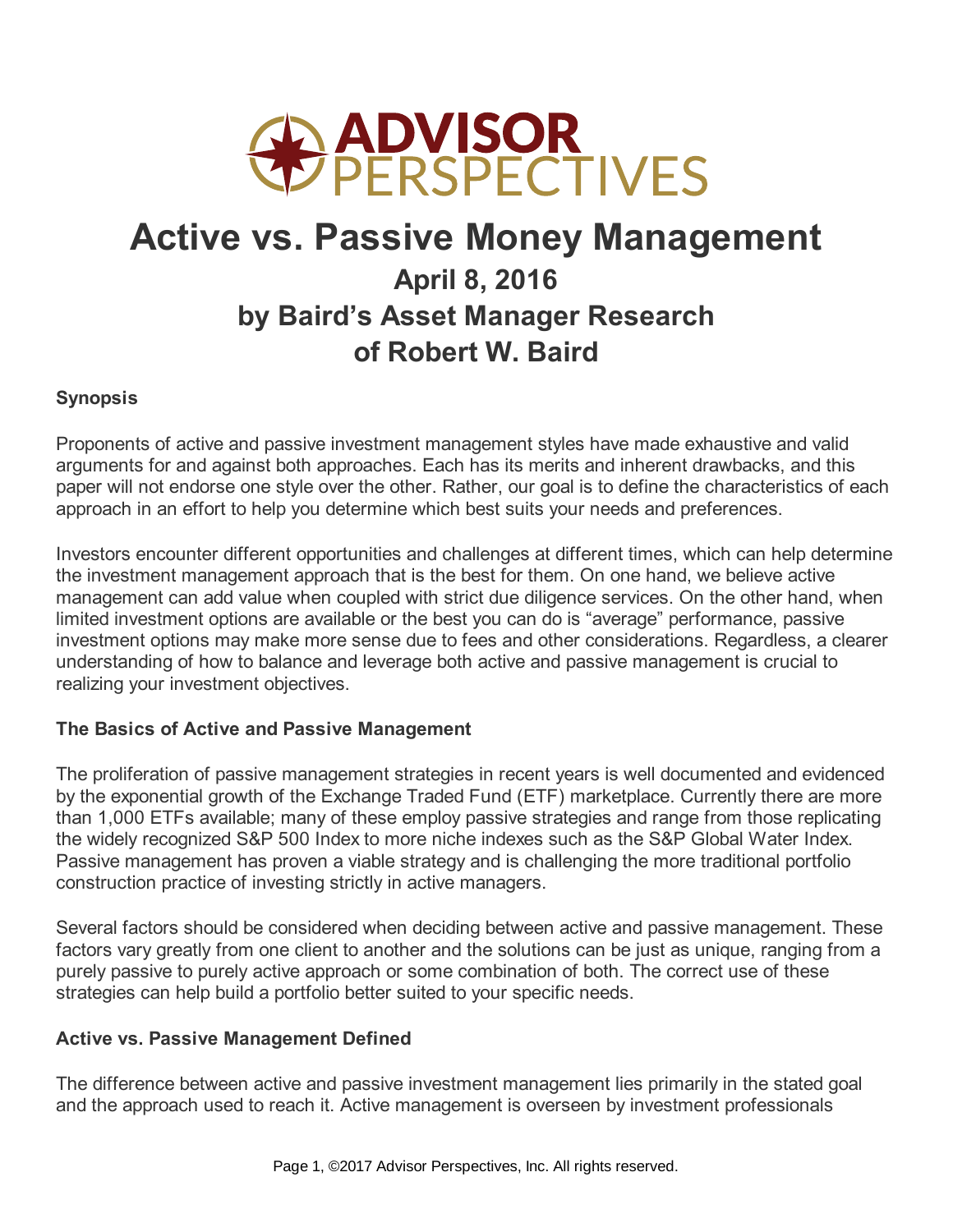striving to outperform specific benchmarks. Passive management (i.e., index ETFs, index funds) attempts to replicate the return pattern of a specific benchmark. With active management, investment experts are hired based on the perceived value they can add above and beyond the benchmark. Passive management often stresses low costs, tax efficiency and the concept of market efficiency.

| <b>Passive Management</b>                              | <b>Key Feature</b>                                           | <b>Active Management</b>                    |
|--------------------------------------------------------|--------------------------------------------------------------|---------------------------------------------|
| Generally lower than active<br>management              | Investment<br><b>Management Fees</b>                         | Generally higher than<br>passive management |
| Generally tax efficient                                | <b>Tax Efficiency</b>                                        | Depends on the<br>investment manager        |
| No                                                     | <b>Potential for</b><br><b>Above-Market Returns</b>          | Yes                                         |
| Yes, after incorporating fees                          | <b>Potential for</b><br><b>Below-Market Returns</b>          | Yes                                         |
| <b>No</b>                                              | <b>Potential for</b><br>Yes<br><b>Down-Market Protection</b> |                                             |
| Seeks to replicate the<br>performance of the benchmark | <b>Decision-Making Process</b>                               | Seeks to capitalize on<br>market conditions |

As Table 1 shows, there are tradeoffs between the costs and potential benefits of the two approaches. Passive management will maintain exposure to the market, but not offer any potential for abovebenchmark returns (or down-market protection). Active management offers the potential for abovemarket returns, but comes with the chance that the manager won't beat the stated benchmark. Also, neither approach can completely shelter you from the possibility of below-market returns. These variables and the nuances of your specific situation make this a decision best made with the assistance of your Financial Advisor. The remainder of this paper should help guide you through that decision-making process by offering examples of when, where and how Baird believes active or passive strategies should be used.

# **Implementation of Active and Passive Strategies**

Proceeding from the conclusion that both active and passive management are valid strategies, the question becomes where and when is one more appropriate than the other? The following pages will outline several common considerations.

# **The Truth of Market Efficiency**

Market efficiency is the degree to which stock prices reflect all available information. In a perfectly efficient market, all stocks are precisely valued and no active manager has the ability to outperform the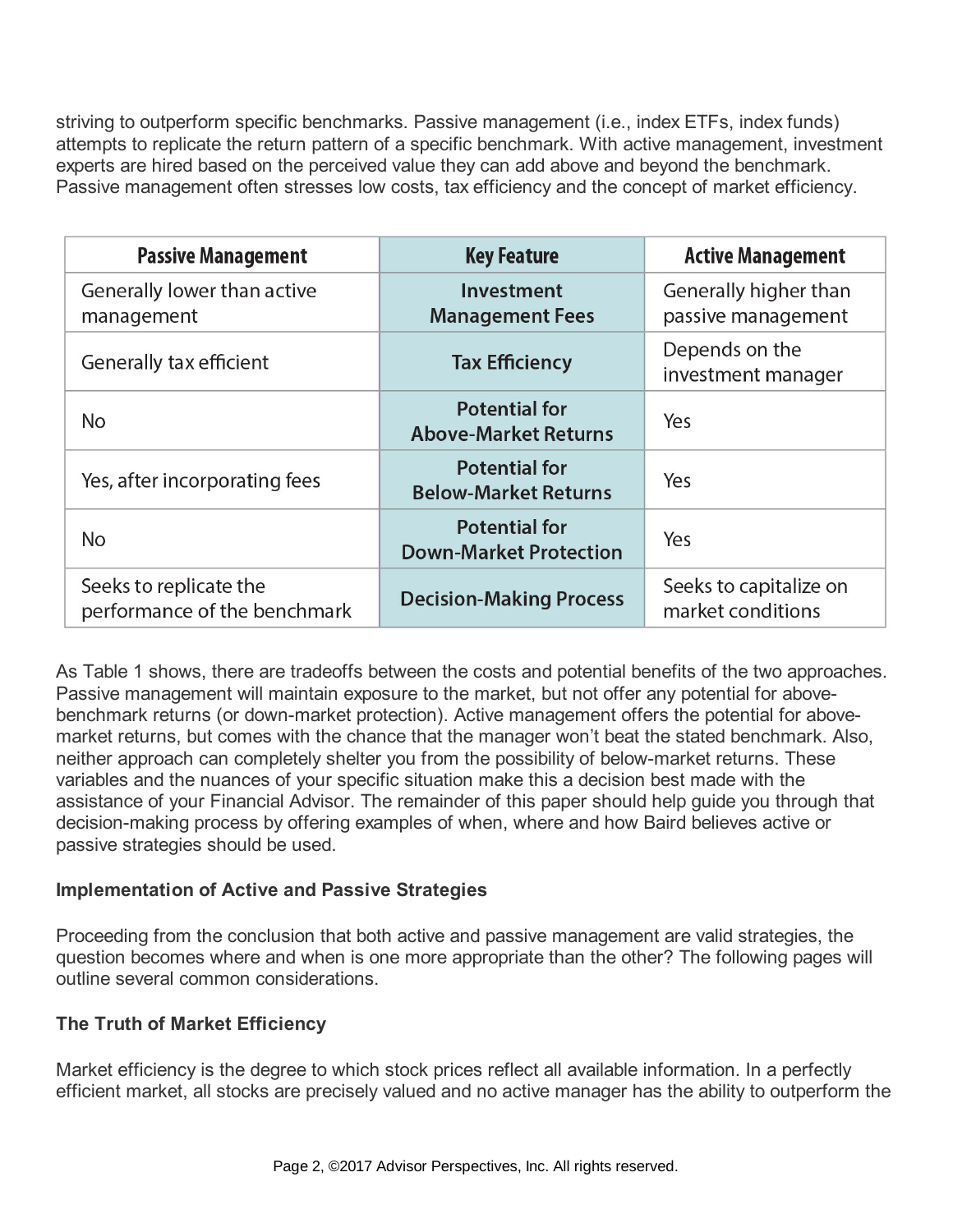market. If the market were completely inefficient, nearly all active managers would be able to succeed. The truth lies somewhere in the middle.

For the purposes of this study, several major asset classes were examined to identify the less efficient asset classes that are conducive to active management and the more efficient asset classes that are best suited for passive management (Table 2). Baird measured the frequency that the median, or average, mutual fund in a given asset class was able to provide excess return above its benchmark (second column below).

| Asset<br><b>Class</b>          | % of Periods Median<br><b>Fund Produces</b><br><b>Excess Return</b> | <b>Efficient (favoring</b><br>passive) or Inefficient<br>(favoring active)<br><b>Asset Class</b> | <b>Market</b><br>Assets<br>(% Active / % Passive) |
|--------------------------------|---------------------------------------------------------------------|--------------------------------------------------------------------------------------------------|---------------------------------------------------|
| Large Cap Core                 | 20%                                                                 | Efficient                                                                                        | 31%/69%                                           |
| <b>Tax Exempt Fixed Income</b> | 40%                                                                 | Mixed                                                                                            | 95% / 5%                                          |
| Large Cap Value                | 41%                                                                 | <b>Mixed</b>                                                                                     | 81%/19%                                           |
| <b>Taxable Fixed Income</b>    | 41%                                                                 | Mixed                                                                                            | 67%/33%                                           |
| Large Cap Growth               | 45%                                                                 | Mixed                                                                                            | 96% / 4%                                          |
| High Yield Bond                | 47%                                                                 | Mixed                                                                                            | 88%/12%                                           |
| <b>International Value</b>     | 48%                                                                 | Mixed                                                                                            | 73%/27%                                           |
| <b>Global Real Estate</b>      | 51%                                                                 | Mixed                                                                                            | 63%/37%                                           |
| <b>International Core</b>      | 51%                                                                 | Mixed                                                                                            | 47% / 53%                                         |
| <b>International Growth</b>    | 54%                                                                 | Mixed                                                                                            | 99% / 1%                                          |
| <b>Small Cap Core</b>          | 63%                                                                 | Inefficient                                                                                      | 44% / 56%                                         |
| <b>Emerging Markets</b>        | 64%                                                                 | Inefficient                                                                                      | 60% / 40%                                         |
| <b>Real Estate</b>             | 65%                                                                 | Inefficient                                                                                      | 45% / 55%                                         |
| <b>Small Cap Value</b>         | 67%                                                                 | Inefficient                                                                                      | 58% / 42%                                         |
| Mid Cap Growth                 | 68%                                                                 | Inefficient                                                                                      | 90% / 10%                                         |
| Mid Cap Value                  | 69%                                                                 | Inefficient                                                                                      | 81%/19%                                           |
| Mid Cap Core                   | 72%                                                                 | Inefficient                                                                                      | 28%/72%                                           |
| <b>Small Cap Growth</b>        | 74%                                                                 | Inefficient                                                                                      | 86% / 14%                                         |

Source: Morningstar Direct; Baird Analysis.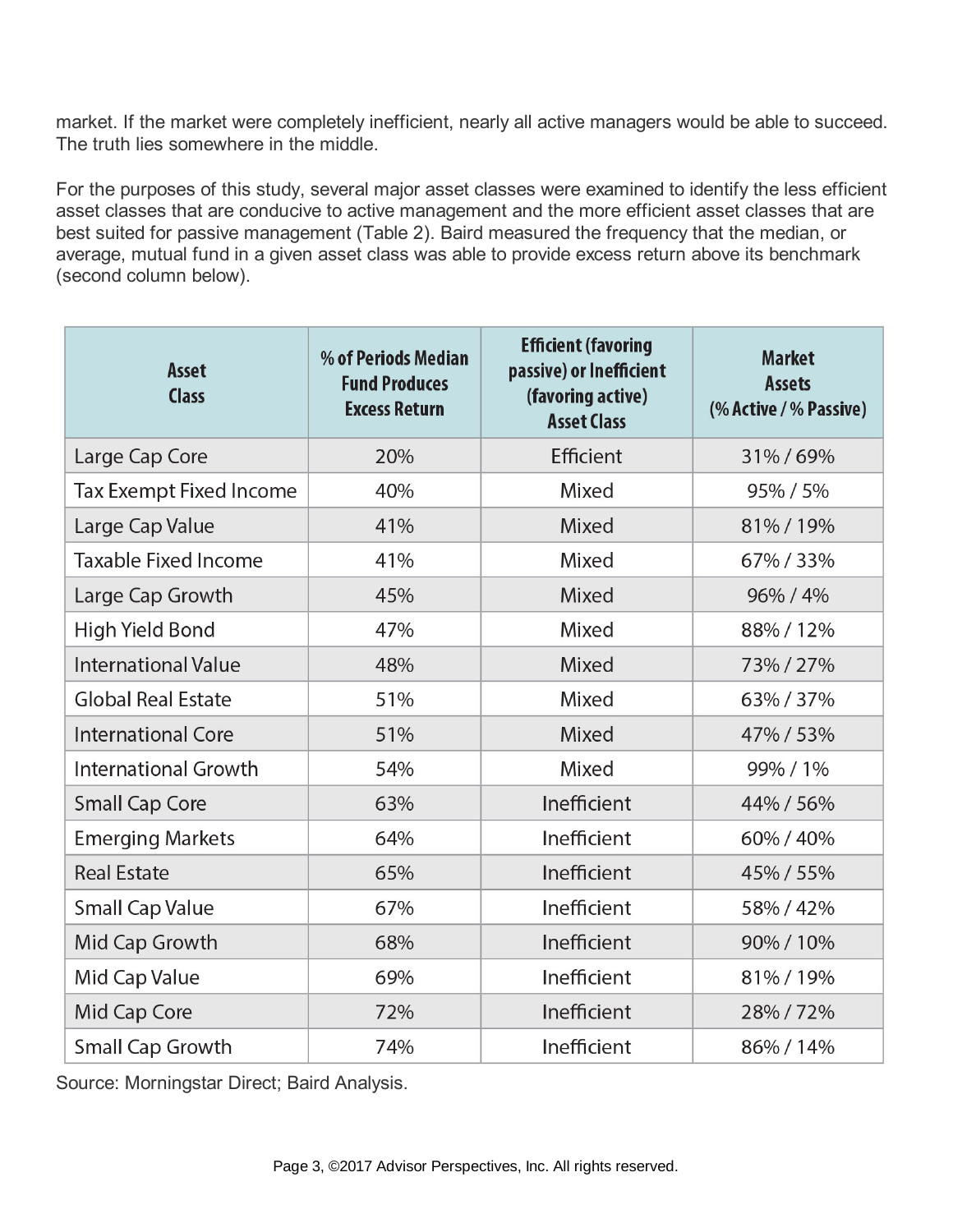Various one-year, three-year and five-year periods were examined over the past 15 years, giving us a total of 147 distinct observations per asset class. For example, the median Small Value fund was able to outperform its benchmark 67% of these periods, making it a relatively inefficient asset class. Alternatively, the median Large-Cap Core fund outperformed only 20% of the time, making it a fairly efficient asset class.

Asset classes that tend to be more efficient include large cap equities and fixed income. Small- and mid-cap styles tend to be less efficient. Other asset classes are mixed, requiring a judgment call as to whether active or passive management would be most appropriate. It is worth noting that while fixed income is toward the efficient end of the scale, in our opinion there are few passive options that merit investment. Many of these options have exhibited higher-than-anticipated tracking error. Tracking error is the degree to which returns vary from the actual benchmarks, something that passive investments strive to minimize. Another potential concern is that most popular bond indices are market-weighted, so passive strategies are often biased toward issuers with the most outstanding debt. For this reason, passive fixed income strategies typically have heavy exposure to U.S. treasuries and other government securities. Our study causes us to question whether the marketplace recognizes that some asset classes are more efficient than others and, therefore, have a distinct bias toward active or passive management. The best way to measure this is to determine what percentage of assets in an asset class are invested in active or passive managers (fourth column in Table 2). Large Growth is dominated by active management (96%), and it is a fairly efficient asset class. On the other hand, some inefficient asset classes, such as Small-Cap Core and Mid-Cap Core, have a high percentage of passive managers (both above 50%). This is counterintuitive and leads us to the conclusion that some investment portfolios are not optimally constructed.

All else being equal, it is our opinion that active management be used where it has the best chance of success, and passive management be used to round out the asset allocation. This may lead to an optimal portfolio that plays into the strengths of the different investment options.

# **What Is Average?**

In the previous section on market efficiency, we focused on the performance of the median mutual fund. Since no investor strives to invest with an "average" manager, we examined how the outcome would change for those invested with a top-quartile manager (i.e., performance that ranks in the top 25th percentile of the peer group universe). For example, the median mid-cap manager outperformed the benchmark by 198 bps, on average, for three-year periods included in the study, while top-quartile managers added 409 bps of excess return during those periods. (1 basis point = .01%)

Clearly, there is a great difference between average and above-average managers, and this directly influences a client's ability to meet or exceed performance expectations. While there is no certain way to identify and invest strictly in top-quartile managers, the success rates of average versus aboveaverage managers makes a strong case for trying to identify superior options. Also, it is increasingly difficult for a manager to constantly remain a top-quartile performer over many periods. However, Baird believes that by conducting thorough research and due diligence on investment managers, it becomes easier to identify which of them exhibit the characteristics associated with consistent, long-term success.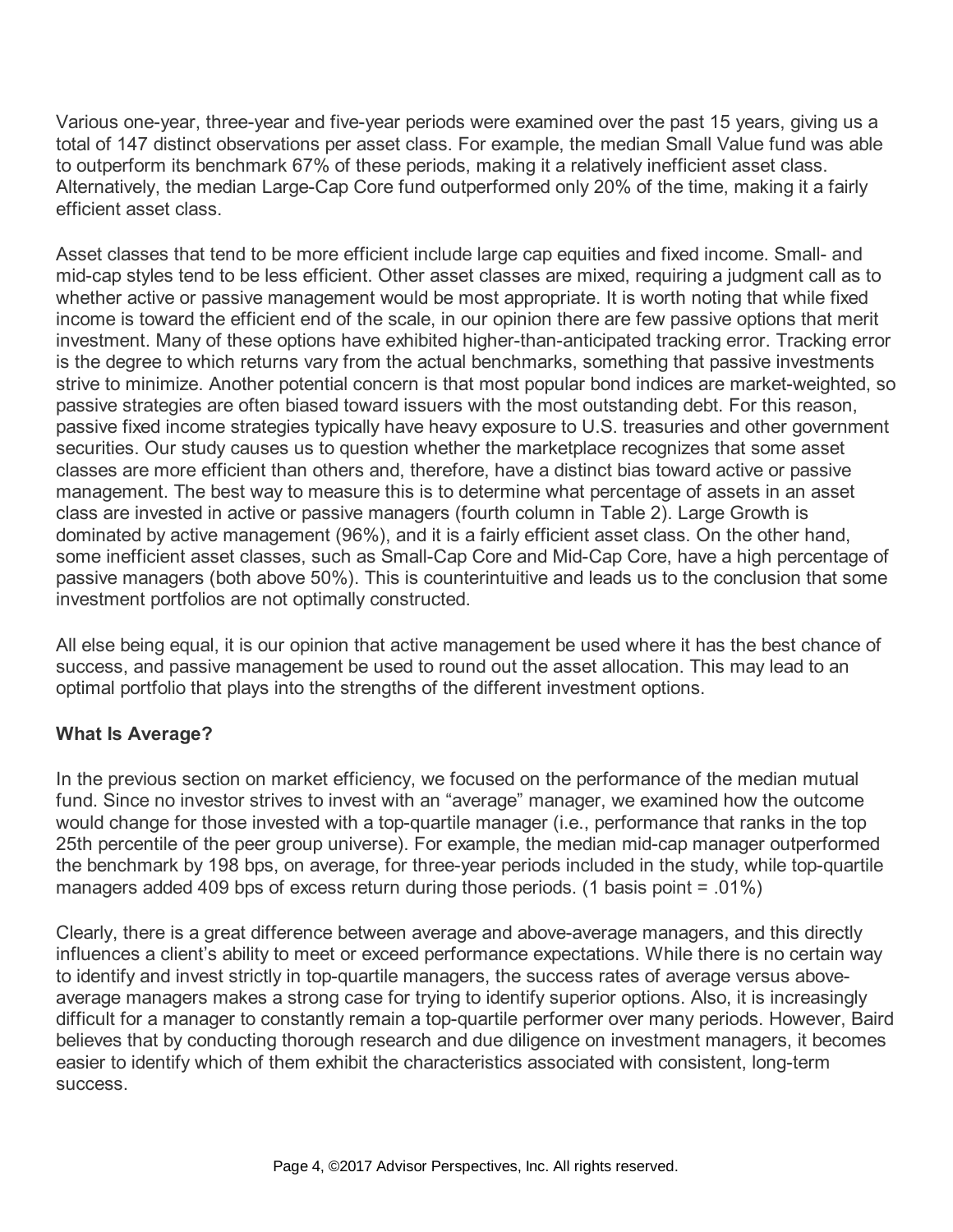#### **Why Spend Time on Due Diligence?**



Source: Morningstar Direct; Baird Analysis.

*For the 15-year period ending January 31, 2015, excess returns for individual mutual funds were collected by asset class. The excess returns were calculated based on rolling three-year periods (n=49).*

*All performance is gross of the funds' management expense ratio.*

# **Other Important Considerations**

Below are the other most common factors that should weigh into your decision when choosing a money manager. These are important topics to discuss with your Financial Advisor.

## **Investment Time Horizon**

How soon you need the proceeds from invested assets to reach specific goals determines that investment's time horizon. Some assets are designated for long-term growth until retirement, while others may be invested in the stock market for the short-term, in lieu of CDs or savings accounts. In either case, the length of the anticipated holding period for those assets can help dictate which solution is most appropriate. Baird's studies have shown that active managers have a higher probability of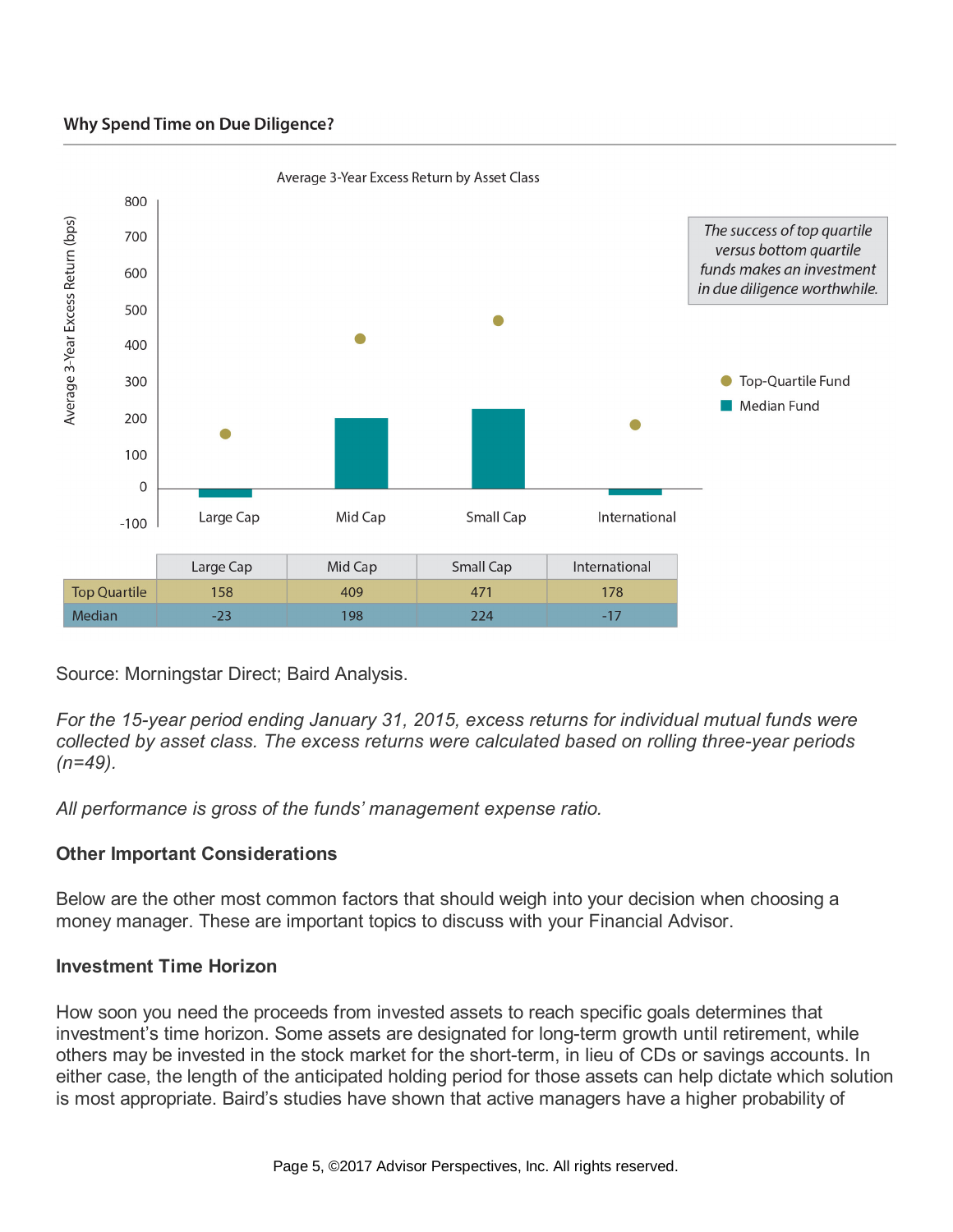success if held for longer periods. For example, the frequency that a manager adds value increases from 59% to 73% by extending the holding period from one year to five years. Baird recommends allowing at least one full market cycle of three-to-five years for most active managers to realize the potential of their strategies. For holding periods of a year or less, passive management can be a quick and effective way to gain exposure to the market without high transaction costs.

## **Investment Management Fees**

Management fees are an inescapable fact of investing. Passive management generally has lower fees relative to active management, but fees can vary greatly even for investments striving to replicate the same benchmark. The average ETF expense ratio as of December 2015 was 0.56%, which includes lower-priced ETFs that track major indices and higher-priced options that track specific sectors or industries. Given that ETFs and index funds have similar objectives, in most cases you would be generally best served by utilizing the lowest-priced option available to you.

Fees are equally as important when considering active management options, but the decision is a bit more complicated. First, fees vary more with active management, but so does manager quality. It is generally prudent to invest in lower-priced options because of the lower hurdle, especially in the fixed income arena, where the performance spreads are already narrow. However, final judgment must be made based on whether you and your Financial Advisor believe a money manager has the requisite talent to earn the fees by providing adequate excess return. This is where due diligence becomes critical.

# **Tax Sensitivity**

Generally speaking, passive investments offer investors greater tax efficiency because they create fewer capital gains situations due to in-kind distribution. Also, because of the low turnover of the securities that comprise most of the indices such funds are modeled after, not a lot of trading is necessary. For active managers, however, buying and selling securities is one way they attempt to add value by capturing excess returns. This can come at the cost of increased capital gains exposure. For those clients who are very sensitive to taxes, ETFs can be a suitable option.

# **Market Conditions**

Evidence suggests that certain market conditions favor active or passive management. Actively managed investments have historically performed better than passively managed investments when the markets are decidedly negative, or in flat to moderate markets. Conversely, passive investments have generally outperformed in swiftly rising markets. While there are exceptions to these dynamics, understanding when market conditions are favorable or unfavorable for an investment style is important in managing expectations.

# **Conclusion**

There is no consensus regarding which approach provides superior results. With proper due diligence, active management has the potential to provide above-market returns. However, passive management